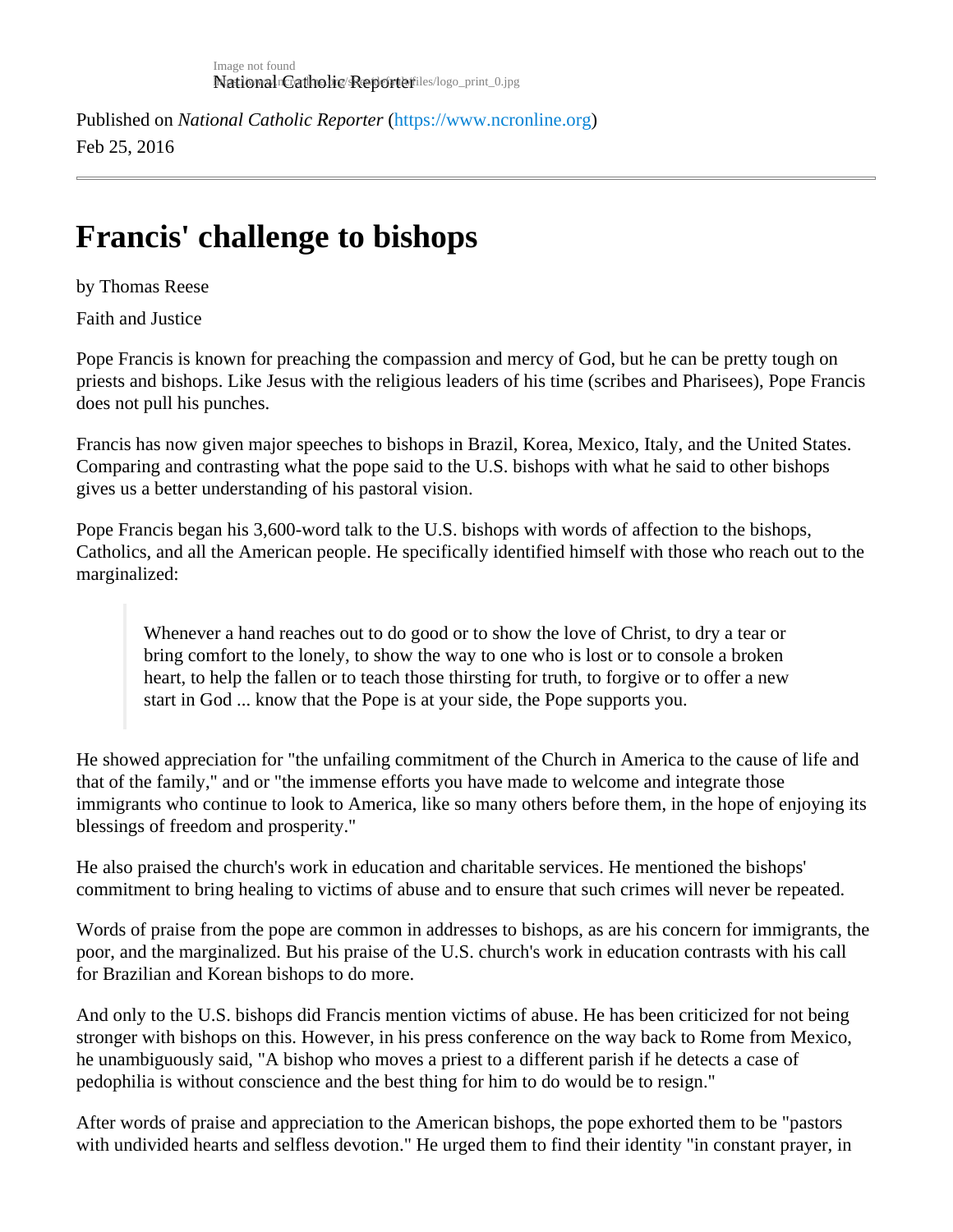preaching [Acts 6:4] and in shepherding the flock" entrusted to their care.

They should not preach "complicated doctrines," but joyfully proclaim "Christ who died and rose for our sake." He said the same thing to the Italian bishops.

This is a common theme of Francis. For example, to the bishops of Brazil he said, "Perhaps we have reduced our way of speaking about mystery to rational explanations; but for ordinary people the mystery enters through the heart." He frowns on homilies that are "simply moralizing, detached, abstract."

Advertisement

To the Italian bishops he compared this to Gnosticism, which "brings us to trust in logical and clear reasoning ... which however loses the tenderness of the flesh of the brother."

Francis told the American bishops "to flee the temptation of narcissism, which blinds the eyes of the shepherd, makes his voice unrecognizable and his actions fruitless."

This temptation is not specifically mentioned by Francis to the bishops of other countries, although he frequently attacks clericalism. For example, to the bishops of Brazil, he warned against "the temptation of aloofness and clericalism, of coldness and indifference, of triumphalism and self-centredness."

Perhaps narcissism is seen by Francis as a peculiarly American form of clericalism.

He said to the U.S. bishops that "it is helpful for a bishop to have the farsightedness of a leader and the shrewdness of an administrator, but we fall into hopeless decline whenever we confuse the power of strength with the strength of that powerlessness with which God has redeemed us."

To the Italian bishops, he compared this to Pelagianism, which "brings us to have trust in structures, in organizations, in perfect plans, however abstract."

With the Brazilian bishops, the pope also emphasized the pastoral over the administrative. The work of bishops should benefit the people of God as a whole, not just the church as an organization, he told them.

Similarly, to the Mexican bishops, the pope said, "the Church's power does not reside in herself; it is hidden in the deep waters of God, into which she is called to cast her nets."

Nor can we "let ourselves be paralyzed by fear," Francis told the American bishops, or "give in to fear, to lick one's wounds, to think back on bygone times and to devise harsh responses to fierce opposition."

Rather, they should be "promoters of the culture of encounter."

"The path ahead," he said, "is dialogue among yourselves, dialog in your presbyterates, dialog with lay persons, dialog with families, dialog with society. I cannot ever tire of encouraging you to dialog fearlessly."

In Brazil, Francis also spoke of the importance of the culture of encounter and the importance of dialog. He told the bishops that the church needs "ministers capable of warming people's hearts, of walking with them in the night, of dialoguing with their hopes and disappointments, of mending their brokenness."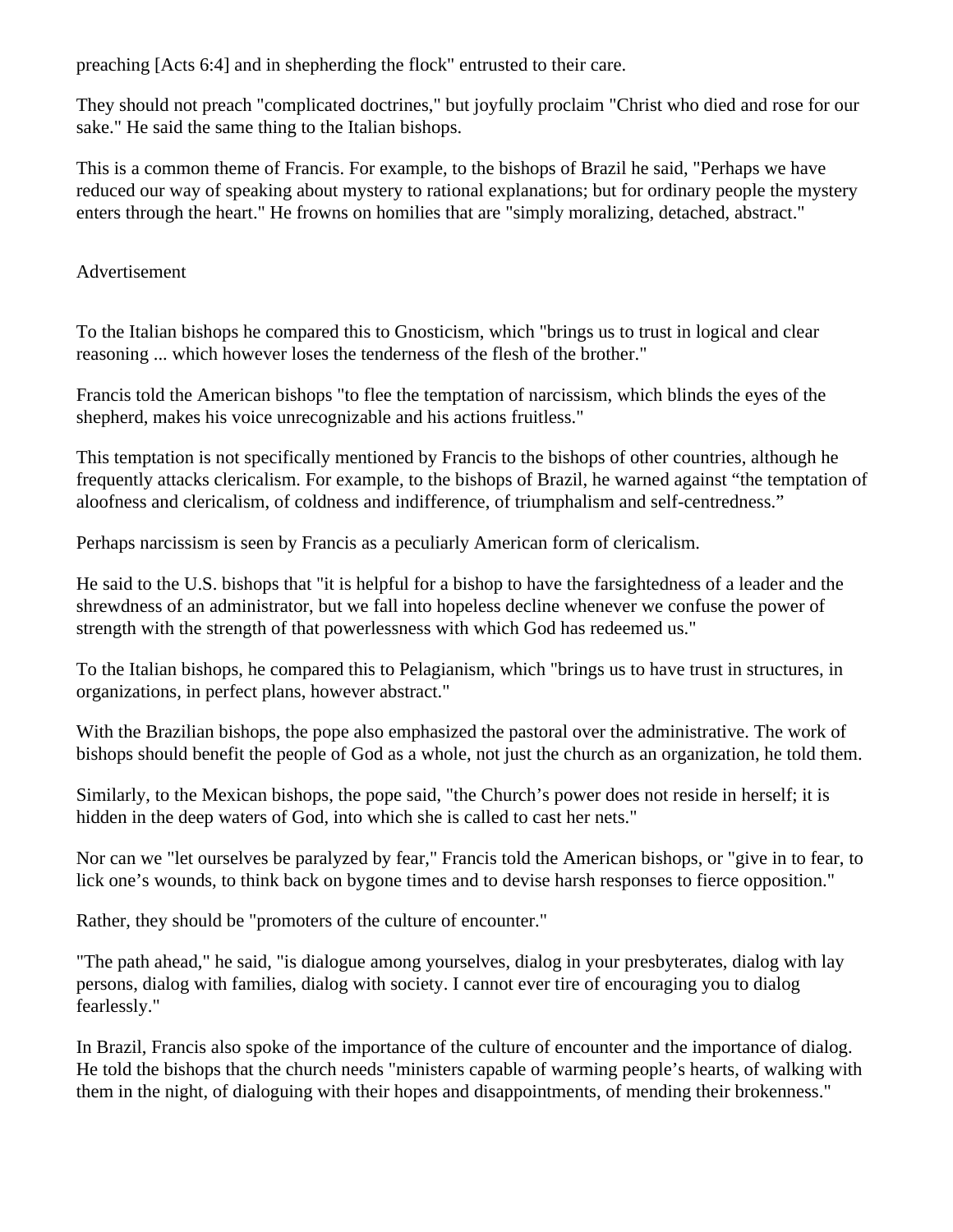This dialog require both boldness and humility, Francis told the American bishops.

Humility is necessary "to understand the thinking of others, or to realize deep down that the brother or sister we wish to reach and redeem, with the power and the closeness of love, counts more than their positions, distant as they may be from what we hold as true and certain."

Humility was urged on other bishops. "[C]loseness and humble bowing down are more powerful than force," Francis told the Mexican bishops, who should imitate the "freedom of God who chooses the humble in order to reveal the majesty of his countenance."

Likewise he urged humility on the Italian bishops. "If we do not lower ourselves we will not see his [Jesus'] face," said Francis. "We will not see anything of his fullness if we do not accept that God has emptied God's self."

Francis warned the American bishops, "Harsh and divisive language does not befit the tongue of a pastor, it has no place in his heart."

This exhortation about harsh language is not in his talks to other bishops, although it comes up twice with the U.S. bishops. Judging by his talks, it appears to be a concern unique to the United States.

"We need to learn from Jesus, or better to learn Jesus, meek and humble," said Francis in the U.S., and carry out the mission the Lord gives us in communion and collegiality. The year of mercy is "a privileged moment for strengthening communion, perfecting unity, reconciling differences, forgiving one another and healing every rift."

Communion is a common theme of Francis. In Brazil, he praised CELAM, the supranational episcopal conference in Latin America, for "working in a spirit of solidarity and subsidiarity to promote, encourage and improve collegiality among the bishops and communion between the region's Churches and their pastors."

Perhaps Francis believes that the U.S. Conference of Catholic Bishops (USCCB) could learn something from CELAM about collegiality and communion.

A humble and united witness is especially important in the United States because of the challenging issues of our time, according to Francis.

The innocent victim of abortion, children who die of hunger or from bombings, immigrants who drown in the search for a better tomorrow, the elderly or the sick who are considered a burden, the victims of terrorism, wars, violence and drug trafficking, the environment devastated by man's predatory relationship with nature -- at stake in all of this is the gift of God, of which we are noble stewards but not masters. It is wrong, then, to look the other way or to remain silent.

"These essential aspects of the Church's mission belong to the core of what we have received from the Lord," affirmed Francis. "I urge you to offer this witness, with the means and creativity born of love, and with the humility of truth."

The Mexican bishops were also encouraged to communion and unity.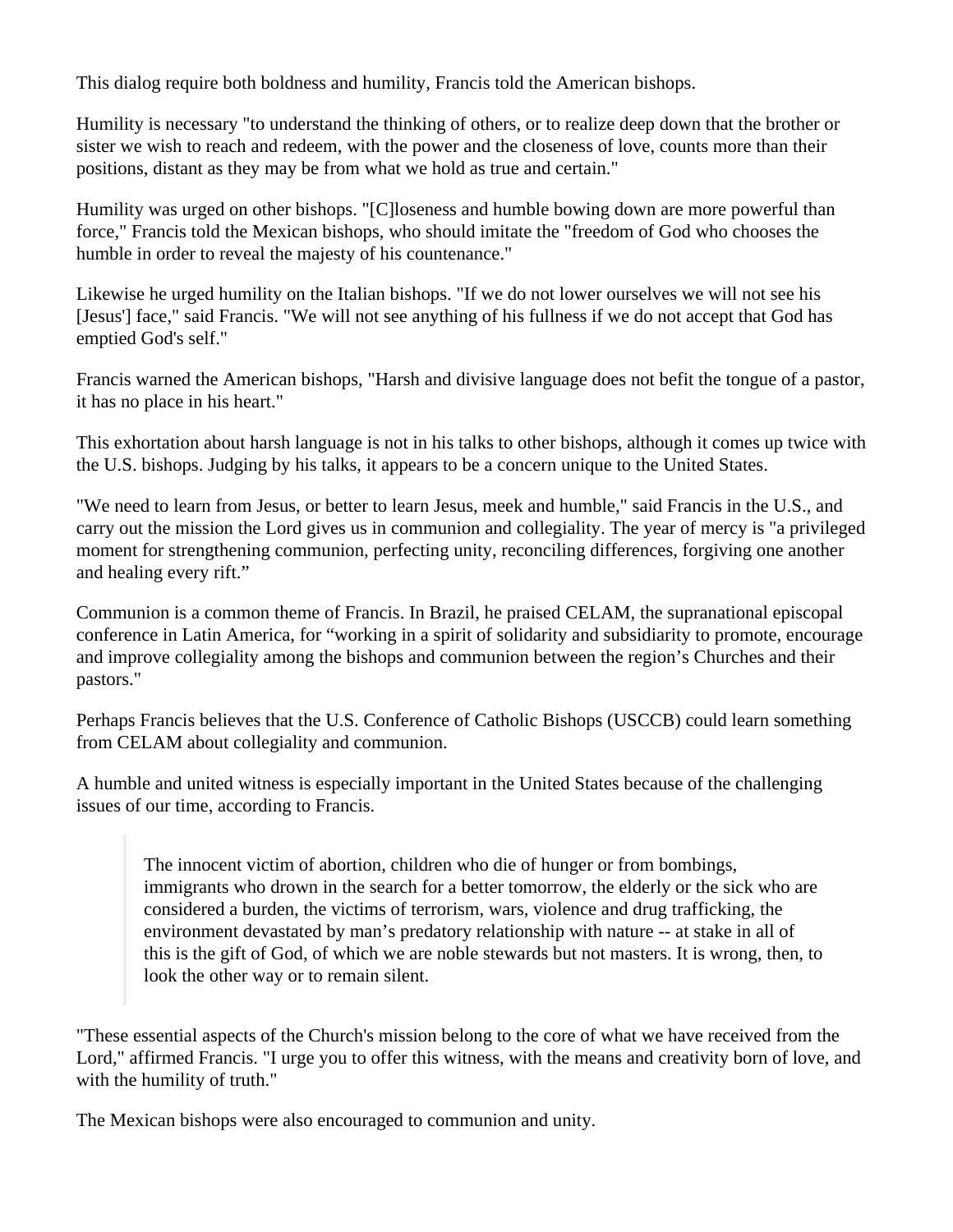Rather than harsh rhetoric, the pope proposed the U.S. church be "a humble home, a family fire which attracts men and women through the attractive light and warmth of love." To the Brazilian bishops he also spoke of the need of "a Church capable of warming hearts." And to the Mexican bishops he also described the church as a *casita sagrada*, "a small home in which her children can feel comfortable."

Finally, he urged the U.S. bishops to "be pastors close to people, pastors who are neighbors and servants." They should resist "the temptation to become notaries and bureaucrats, but instead reflect the motherhood of the Church."

It is clear that Pope Francis emphasized some issues with the American bishops more than others. He warned against emphasizing the administrative more than the pastoral, harshness rather than warmth, their power rather than the seemingly powerlessness of God. He called them to collegiality and communion. He warned them against fear and narcissism, and encouraged them to dialog with both boldness and humility.

Some of the usual Francis themes were absent. For example, he did not warn the U.S. bishops about acting like princes. Clericalism was not specifically mentioned, as it was in Brazil, Mexico, and Korea.

In reading the speeches, what we might consider vintage Francis is most evident in the two speeches to bishops in Brazil, one to the Brazilian bishops and the other to the leaders of CELAM. The two speeches (the first 4,600 words, the second 3,300), which drew on their common experience working together at Aparecida, gave him time and space to lay out his vision for the bishops and the church.

Likewise, he more at ease in speaking in Mexico (4,400 words) than in the United States.

When Francis spoke in Korea (2,100 words) and the United States (3,600), his language was less graphic and forceful. It was as if he held back because he did not feel as sure of the situation as he did in Latin America.

Pope Francis' two talks in Brazil continue to give the best expressions of his ecclesiology and pastoral vision. Reading his talk to the U.S. bishops in isolation from these is a mistake.

[Jesuit Fr. Thomas Reese is a senior analyst for *NCR* and author of *Inside the Vatican: The Politics and Organization of the Catholic Church*. His email address is treesesj@ncronline.org.]

**Editor's note:** We can send you an email alert every time Thomas Reese's column,Faith and Justice, is posted. Go to this page and follow directions: Email alert sign-up.